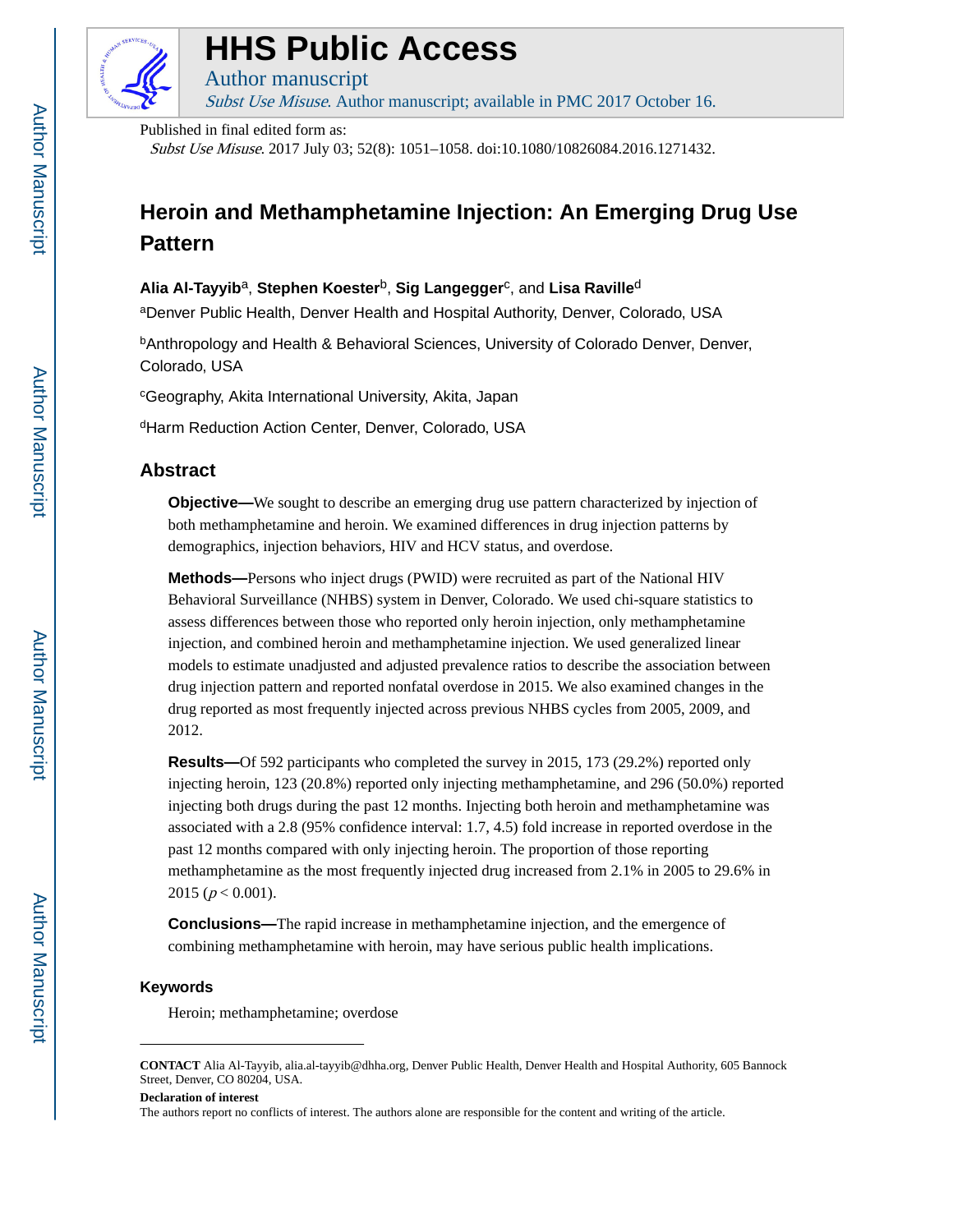In the United States, heroin use has increased significantly during the past decade (Jones, Logan, Gladden, & Bohm, 2015). Potential contributors to the rising rates of heroin use are increased availability and lower price. In addition to its lower price, an increase in heroin purity is also likely contributing to its increased use (U.S. Drug Enforcement Administration, 2016). In the Denver metropolitan area, we have also observed a steady increase in methamphetamine use over the past several years (Denver Office of Drug Strategy, 2015). Since 2011, all methamphetamine indicators including treatment admissions, hospital discharges, emergency department visits, calls to the poison center, forensic exhibits, and mortality rates have been on the rise in the Denver metropolitan area (National Drug Early Warning System, 2016).

In Colorado, heroin is predominately Mexican-sourced "black-tar" and brown powder heroin. The wholesale distribution of heroin in Denver is controlled almost exclusively by Mexican drug organizations. In recent years, the same Mexican cartels have also been producing higher purity methamphetamine and marketing methamphetamine and heroin together (Denver Office of Drug Strategy, 2015; U.S. Drug Enforcement Administration, 2015). Two of the current article's co-authors began learning about the increase in methamphetamine use and, in particular, its use among long time heroin users during the summer of 2013 while conducting ethnographic fieldwork (Koester & Langegger, 2015). Several patterns of use have been identified and include: mixing heroin and methamphetamine in the same solution and injecting together (referred to by PWID as "goofballs"); injecting methamphetamine and heroin separately at different times, often for the purposes of countering or intensifying the effects of the other drug; and alternating injecting of methamphetamine and heroin depending on what is more readily available.

To our knowledge, there has been little discussion of the combined use of heroin and methamphetamine in the scientific literature, and what does exist focuses on reports of "goofball" injection with one group in Seattle reporting prevalence ranging from 11% in 2009 (Jenkins et al., 2011; Peavy et al., 2012) to 32.7% in 2013 (Cedarbaum & Banta-Green, 2016). In a sample of PWID recruited in Los Angeles and San Francisco between 2011 and 2013, the reported prevalence of "goofball" injection during the past 30 days was 11% (Arreola et al., 2014; Bluthenthal et al., 2015). The earliest report of injection of heroin mixed with methamphetamine appears to be from a sample of young PWID recruited in San Francisco between 2000 and 2001. In this sample, 23% reported "goofball" injection (Ochoa et al., 2005). While there is little scientific literature describing this methamphetamine and heroin injection pattern, discussions about combining the two drugs can be found on websites that provide a forum for PWID to exchange information about drug use experiences. The combination of depressant and stimulant drugs puts the cardiovascular, respiratory, and central nervous systems under immense pressure to process different messages which can result in unpredictable outcomes. Given the dearth of information and the potential associated morbidity and mortality, we sought to quantify and describe this emerging heroin and methamphetamine injection pattern in a sample of PWID in Denver, Colorado.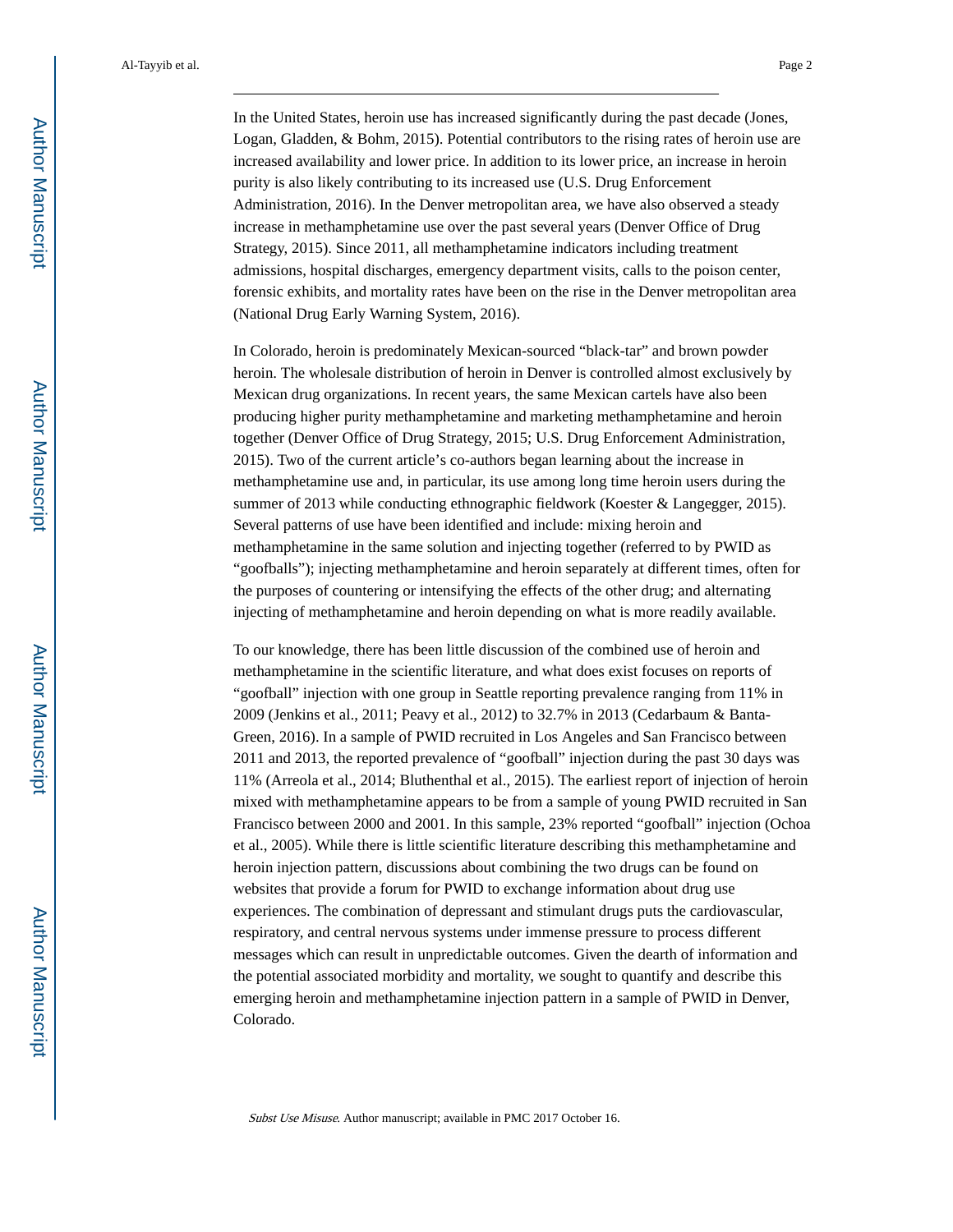#### **Methods**

#### **National HIV Behavioral Surveillance System**

The National HIV Behavioral Surveillance (NHBS) system was established in 2003 by the Centers for Disease Control and Prevention (CDC) to monitor risk behaviors among three populations at highest risk for HIV infection in the United States: gay, bisexual, and other men who have sex with men, persons who inject drugs, and heterosexuals at increased risk for HIV. NHBS involves rotating 12-month cycles of surveillance activities in these three populations. Surveillance activities include ethnographic formative research, an in-depth behavioral survey, and HIV testing during each cycle. The analyses presented in the current article are from the 2015 NHBS cycle among PWID in Denver, Colorado. In addition, we examined one data point (i.e. most frequency injected drug) from previous NHBS cycles among PWID in 2005, 2009, and 2012.

#### **Study design and protocol**

Between June and December 2015, participants were recruited using respondent-driven sampling (RDS), a peer-referral sampling methodology (Heckathorn, 1997). In RDS, initial "seed" participants are identified through key stakeholders and are recruited for participation. Seeds are then asked to recruit persons from their networks using referral coupons, who in turn use coupons to recruit persons from their networks, and so on. Each eligible participant was allowed to refer up to five persons from their network. Participants were instructed to recruit someone they knew who injects drugs and who they had seen in the past 30 days. RDS employs a dual incentive structure, thus, participants were compensated for their participation in addition to being compensated a smaller amount for each eligible person they successfully recruited.

Persons were eligible to participate if they were at least 18 years or older, had injected drugs during the preceding 12 months, resided in the Denver metropolitan statistical area, had not previously participated in the 2015 NHBS cycle, and were able to provide informed consent. Additional eligibility criteria included having physical evidence of recent injection (fresh track marks) or having current knowledge of drug preparation and injection technique and syringe description.

Verbal informed consent was obtained from eligible participants. Participants completed a standardized interviewer-administered behavioral risk survey using handheld computers.

The behavioral risk survey includes questions about sexual behaviors, injection behaviors, substance use, and HIV testing. In addition to the behavioral risk survey, which is the core NHBS survey and administered nationally across all sites, participants completed a shorter local questionnaire. Local questionnaires are developed during the formative research phase of NHBS which includes interviews with key informants and focus groups to identify salient issue of concern or interest for the target population.

During the 2015 formative research phase, key informants confirmed the ethnographic report of a rising trend in the use of methamphetamine along with heroin. To address this issue we included a question in the local Denver questionnaire in which participants were asked if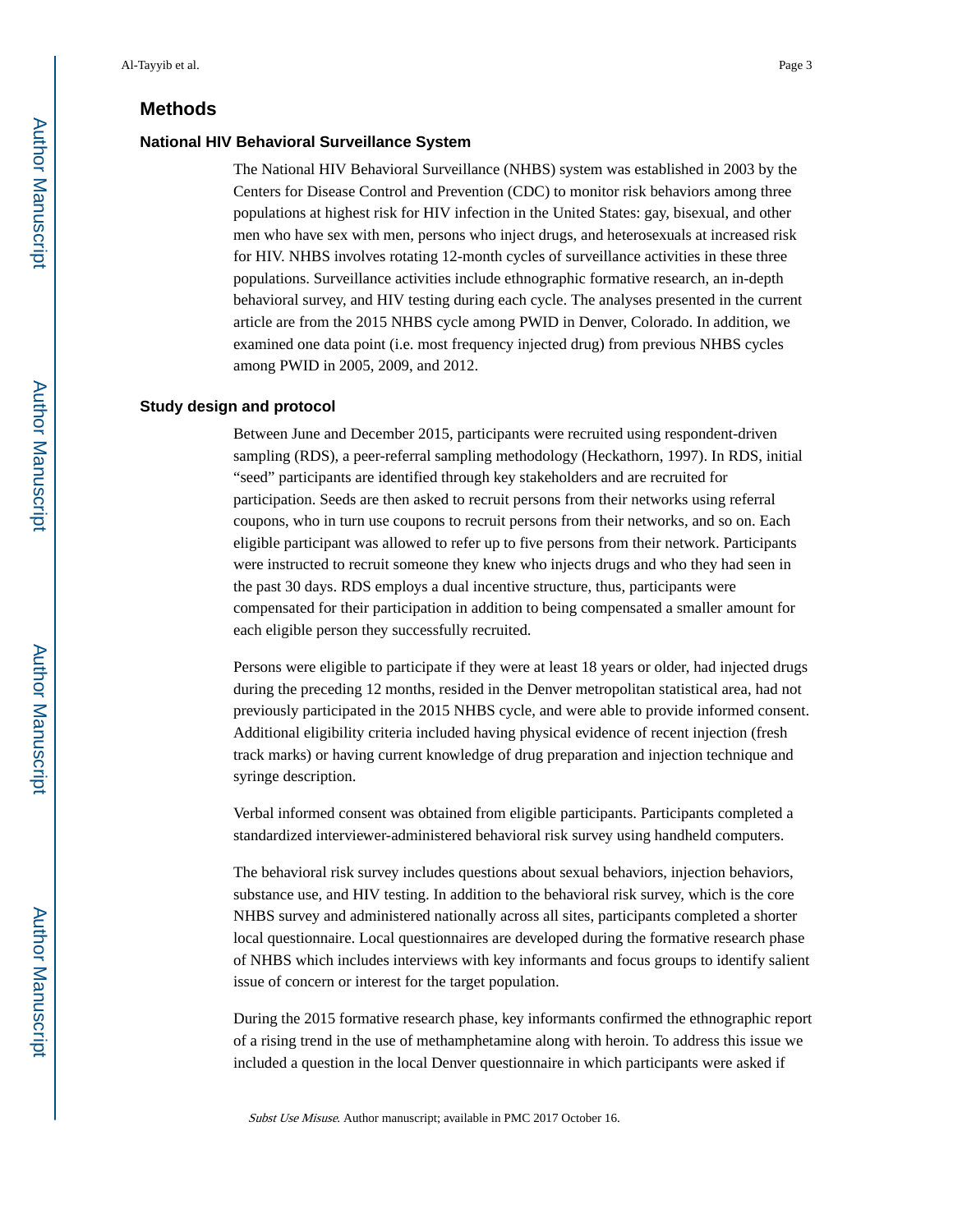they injected heroin only, methamphetamine only, or both during the past 12 months. Participants who reported injecting both were asked how they usually inject the drugs. Response options to this question were: inject them separately at different times of the day, inject them both at the same time by mixing and injecting them together (i.e. goofball), or inject them separately and together as goofballs. In the local questionnaire, participants were also asked about their overdose experience in the past 12 months. Overdose was not explicitly defined for participants.

Participants were also offered a rapid HIV test in addition to a rapid test for Hepatitis C Virus (HCV). Participants were given \$35 for completing the survey, \$35 for HIV and HCV testing, and \$20 for each eligible person they recruited. All NHBS activities were voluntary and no names were collected. The study protocol was reviewed and approved by the Colorado Multiple Institutional Review Board.

The protocol for data collection was similar for the previous NHBS cycles among PWID in 2005, 2009, and 2012.

#### **Statistical analysis**

Analysis of the 2015 NHBS data was restricted to 592 participants who had complete data on methamphetamine and heroin injection in the past 12 months. Chi-square  $(X^2)$  statistics and Fisher's exact tests were calculated to assess differences for categorical variables based on drug injection patterns (methamphetamine only, heroin only, both). We used generalized linear models with log link and binomial error distribution to estimate unadjusted and adjusted prevalence ratios (PR) and 95% confidence intervals (CI) to describe the association between drug injection patterns and overdose. Multivariate analysis was conducted to control for factors that could potentially confound the main association. All analyses were conducted using StataSE Version 12 (StataCorp, College Station, TX).

To examine trends in the drug reported as most frequently injected, we used the Cochran-Armitage test for trend over multiple years. We examined evidence for or against a constant level of the proportion of those reporting a certain drug as the most frequently injected across time. Trend analysis was conducted using XLSTAT (Addinsoft, New York, NY).

#### **Results**

#### **Trend in most frequently injected drug**

Since 2005, the proportion of participants reporting methamphetamine as their most frequently injected drug has steadily increased from 2.1% in 2005 to 13.3% in 2009 to 20.5% in 2012 to 29.6% in 2015 ( $p$ -value for Cochran-Armitage < 0.001; Figure 1). During that same time frame, the proportion of participants reporting heroin as their most frequently injected drug has fluctuated with 48.4% in 2005 to 72.4% in 2009 to 62.4% in 2012 and 58.4% in 2015. The proportion of participants reporting cocaine as their most frequently injected drug steadily decreased from 21.8% in 2005 to 2.7% in 2015 (p-value for Cochran-Armitage  $= 0.005$ ).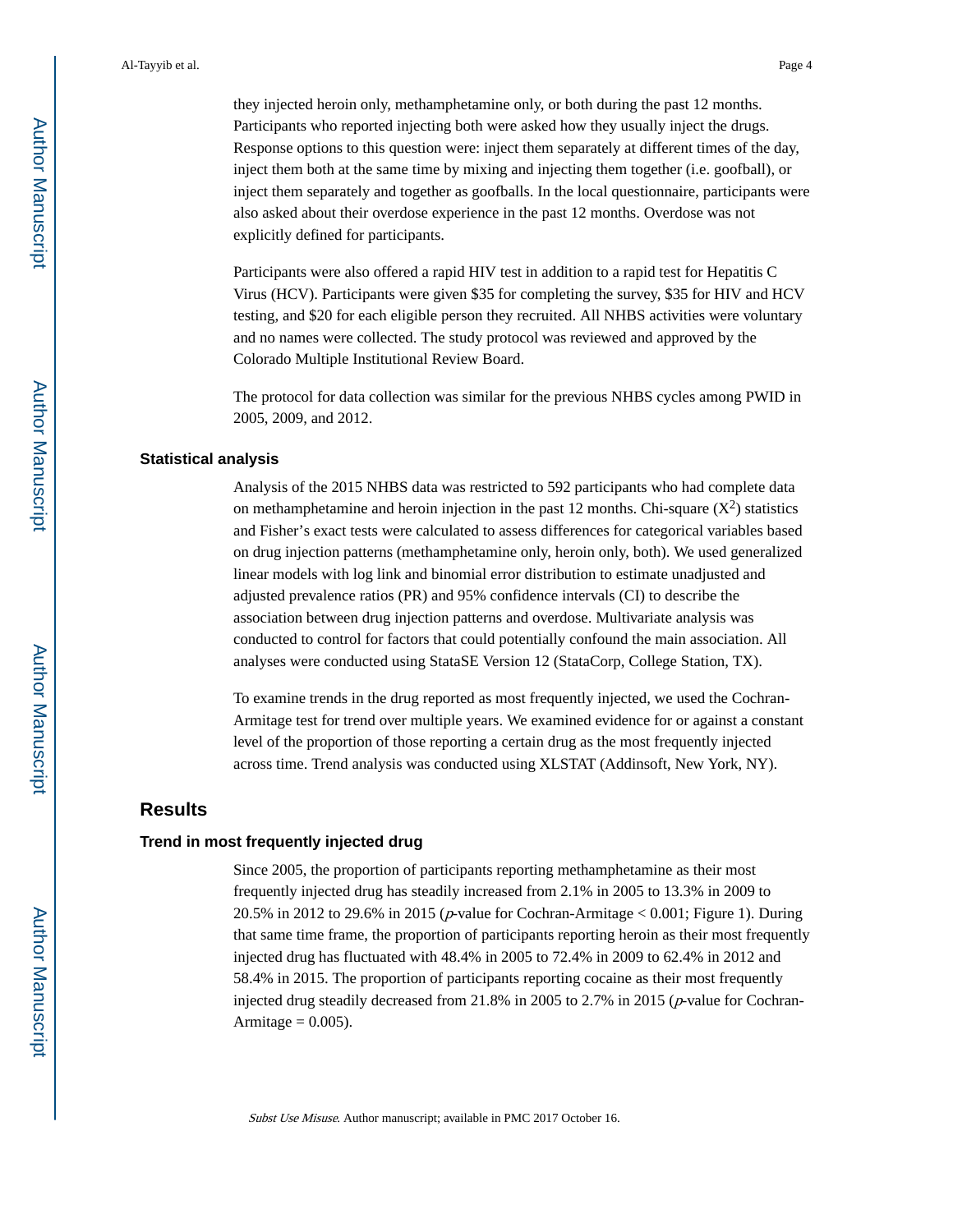#### **Characteristics of the 2015 NHBS study population**

A total of 710 persons were screened for the 2015 cycle of NHBS in Denver, of whom 609 (85.8%) were eligible to participate and 592 (83.4%) completed the local questionnaire. The final sample included 19 (3.2%) seed participants, all of whom were 29 years or younger. Younger seeds were purposefully recruited in an attempt to generate a sample which more accurately represents the PWID population. Approximately three quarters (71.4%) of participants were male and more than half (58.8%) identified as non-Hispanic white (Table 1). Nearly one-quarter (22.1%) were 29 years or younger. A large proportion of participants reported experiencing homelessness with 67.1% reporting being currently homeless and 14.7% reporting being homeless, but not in the past 12 months. Among male participants, 53 (12.6%) reported having oral or anal sex with a man in the past 12 months.

#### **Heroin and methamphetamine injection**

Approximately half of the participants reported injecting both heroin and methamphetamine during the past 12 months (Table 1). When asked about the usual method of injection, 130 (43.9%) reported injecting the drugs separately at different times, 83 (28.0%) reported mixing the drugs together and injecting (this is called a "goof-ball"), and 71 (24.0%) reported doing both (data not shown). Participants who reported injecting both heroin and methamphetamine were significantly more likely to be white, non-Hispanic, younger, currently homeless, and report knowing larger numbers of other PWID that they have seen in the past 30 days.

#### **Injection characteristics**

Overall, 7.3% of participants were recent injectors reporting that their first injection was within the past year (Table 2). A total of 244 (41.2%) participants reported heroin as the first drug they ever injected while 176 (29.7%) reported methamphetamine as their first injected drug. Nearly 80% of participants reported injecting once or more than once a day. Participants who reported injecting both heroin and methamphetamine (79.7%) were significantly more likely to report injecting more than once a day compared to those only injecting heroin and those only injecting methamphetamine, 61.9% and 45.5%, respectively. Participants who reported injecting heroin and methamphetamine were also more likely to report reusing syringes. In addition, those who reported injecting both heroin and methamphetamine were more likely to report sharing a syringe at least once in the past 12 months but less likely to report sharing water, cookers, or cottons (Table 2).

#### **HIV/HCV infection**

A total of 341 (60.5%) participants were infected with HCV and 21 (3.6%) were infected with HIV (Table 3). Among participants who were HIV infected, the proportion was higher among those who reported injecting methamphetamine only (11.1%) compared to those who reported injecting both methamphetamine and heroin (2.0%). Among participants who were HCV infected, the proportion was higher among those who reported injecting heroin only (67.9%) compared to those who reported injecting both (63.7%).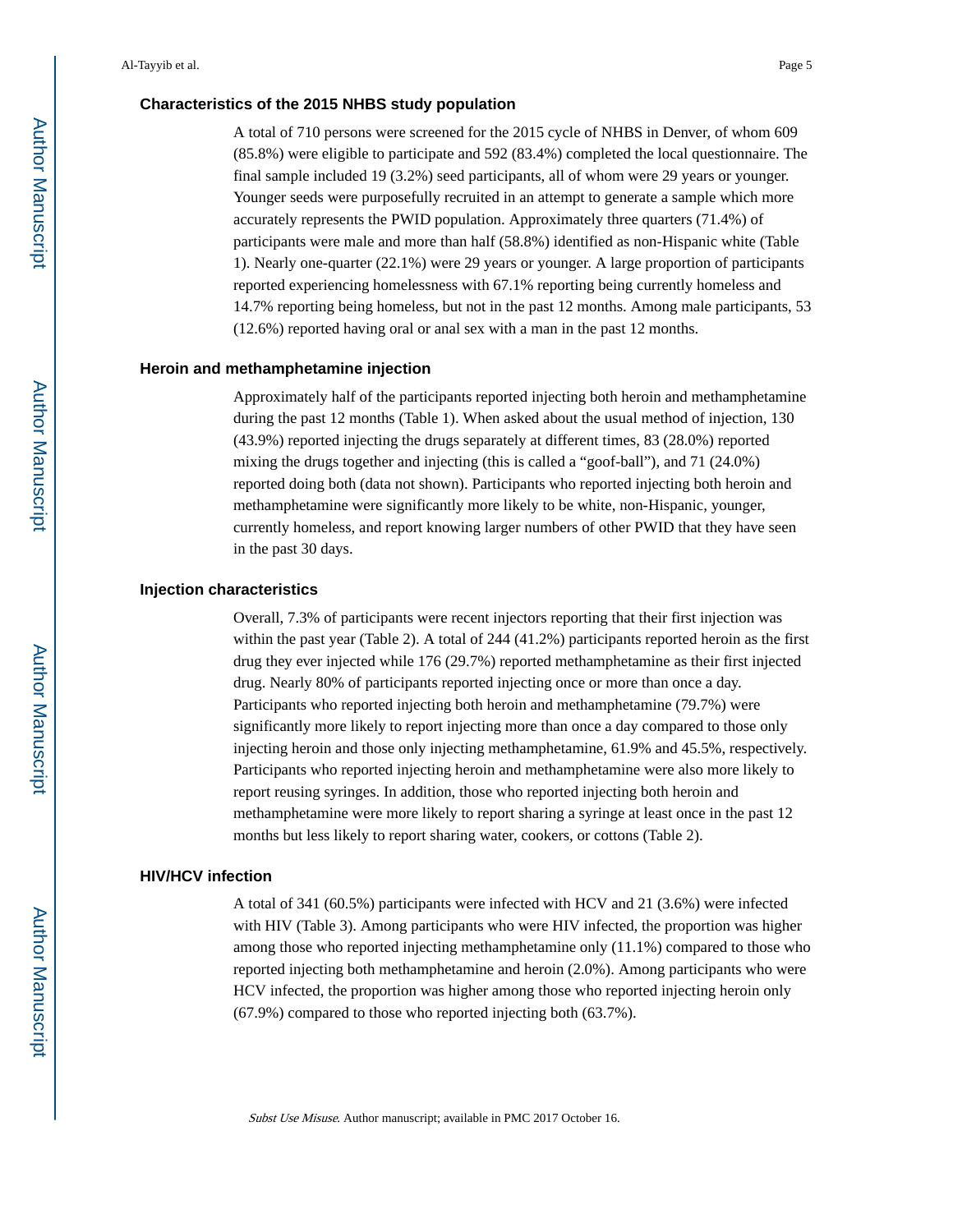#### **Harm reduction characteristics**

Nearly two-thirds (63.9%) of participants reported visiting a syringe access program during the past 12 months (Table 3). Participants who reported injecting both heroin and methamphetamine were significantly more likely to report visiting a syringe access program compared to those reporting methamphetamine injection only and those who reported heroin injection only. In addition, those reporting heroin and methamphetamine injection were more likely to report receiving a naloxone kit in the past 12 months.

#### **Overdose**

Participants who reported injecting both heroin and methamphetamine were significantly more likely to report overdosing in the past 12 months with 18.6% reporting overdosing once and 15.2% reporting overdosing two or more times during the past 12 months (Table 3). Among those who reported injecting both drugs, we examined reported overdose by the usual method of injection. Participants who reported that they injected the drugs separately at different times were slightly more likely to report at least one overdose in the past 12 months compared to those who reported mixing the drugs and then injecting and those reporting both methods, 38.9% vs. 20.7% and 38.0%, respectively ( $p = 0.015$ ). After adjusting for race/ethnicity, age, frequency of injection, being held in a detention center, jail, or prison for more than 24 hours in the past 12 months, and homelessness, injecting both heroin and methamphetamine was associated with a 2.8 (95% confidence interval: 1.7, 4.5) fold increase in the risk of overdose in the past 12 months compared with only injecting heroin (Table 4).

#### **Discussion**

In Denver, a growing number of PWID are injecting both heroin and methamphetamine. To date, only a handful of studies have reported a similar phenomenon (Bluthenthal et al., 2015; Cedarbaum & Banta-Green, 2016; Ochoa et al., 2005; Peavy et al., 2012). However, these studies only reported the use of goofballs, the injection of both drugs simultaneously in a single shot, or injected separately during the same injection episode. PWID may also consider injecting heroin and smoking methamphetamine, another form of goofball. Our results indicate that, while common, goofballs are but one way these two drugs are used in concert. While 28% of participants reported injecting goofballs, more than 40% reported injecting both drugs, but at separate times, and a quarter of participants reported injecting goofballs and injecting the drugs separately.

Increasingly, methamphetamine use and the primary methamphetamine indicators used by the Community Epidemiology Work Groups across the 20 representative regions appear to be on the rise in the Western United States (National Institute on Drug Abuse, 2014). Reporting an exhaustive analysis of data sources, including drug trafficking data from the US Drug Enforcement Agency, drug treatment admissions data, drug-treated emergency department visits, and arrestee drug monitoring data, Pollini and Strathdee documented a substantial increase in the use of methamphetamine in San Diego County, California between 2001 and 2005 (Pollini & Strathdee, 2007). However, less is known about polydrug use in markets dominated by black tar heroin and methamphetamine, such as the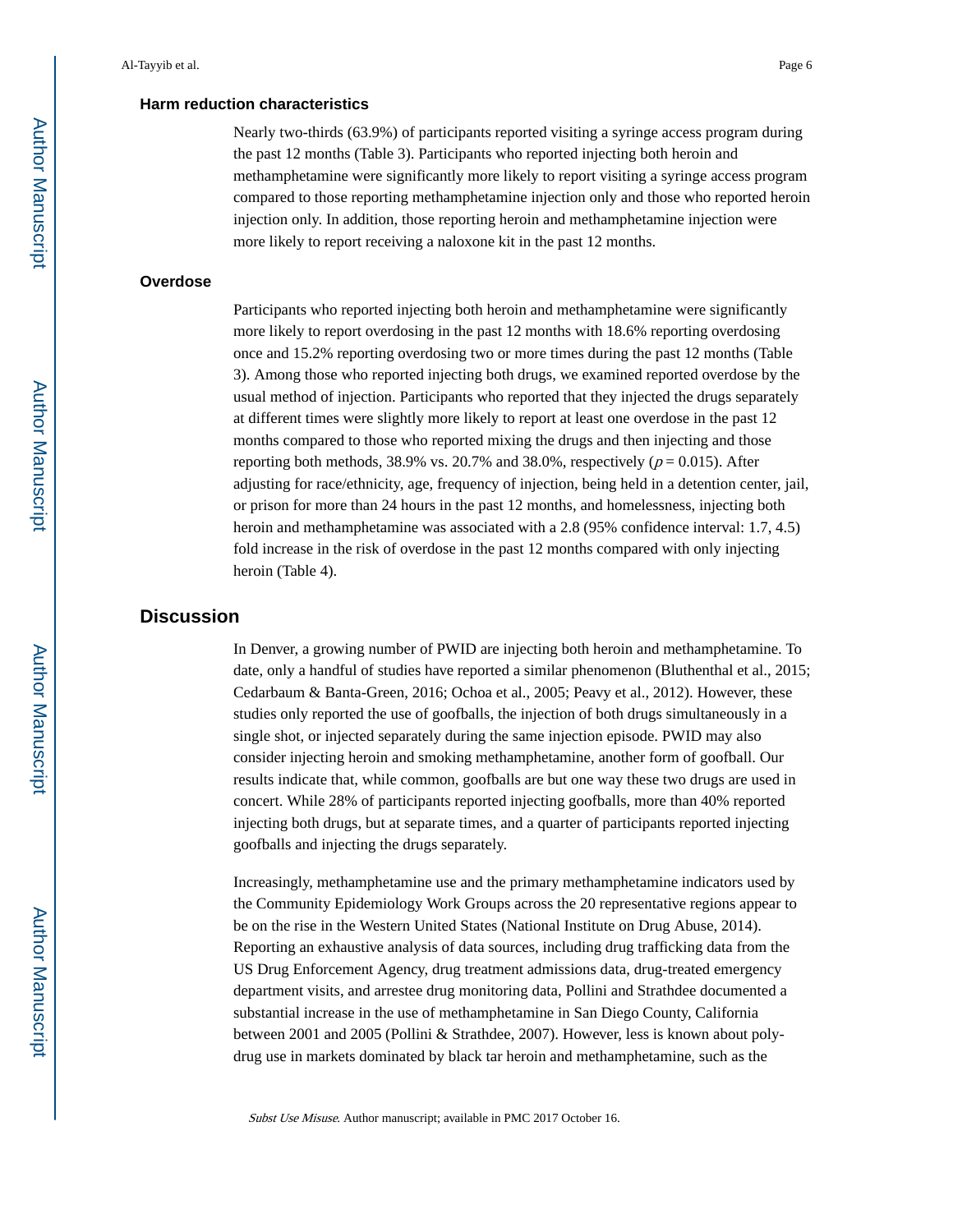Southwestern United States. A more recent latent class analysis explored polydrug use among PWID in San Diego to examine habitual drug use to identify distinct patterns of heroin and methamphetamine mixing in a drug market that is characterized predominantly by black tar heroin and methamphetamine (Roth et al., 2015). While this study identified characteristics of two distinct classes of drug use, primarily methamphetamine users with multiple routes of administration and primarily heroin injectors, simultaneous injection of methamphetamine and heroin were excluded from the analysis. A second latent class analysis to identify classes of polydrug use among heroin users in Tijuana, Mexico, concluded that a majority of individuals who use both heroin and methamphetamine report a simultaneous injection of these substances (Meacham et al., 2015). The study authors also found the injection of heroin and methamphetamine together was significantly associated with receptive and distributive syringe sharing, marginally associated with both overdose and drug use before. Identifying another heroin and methamphetamine drug use pattern in San Francisco, California, Harris and colleagues found that both injected and noninjected methamphetamine use was more prevalent among people who inject heroin infrequently, suggesting that this group comprises primary methamphetamine users who use heroin to come "down" from methamphetamine (Harris et al., 2013).

Our results showing that PWID who used both heroin and methamphetamine in Denver were more likely to be homeless supports the finding of recent ethnographic research describing an increase in methamphetamine use among homeless heroin injectors and linking it, in part, to the city's new ordinances that control the use of public space (Langegger & Koester, 2016a, 2016b). In 2012, the city passed a camping ban rendering it illegal to dwell "temporarily in a place, with shelter." The ordinance goes on to define dwelling as conducting activities such as eating, sleeping and the storage of personal possessions. The wording of the ban describes shelter as: "any tent, tarpaulin, lean-to, sleeping bag, bedroll, blankets, or any other form of protection from the elements other than clothing." In the City of Denver, sleeping in public space is no longer an option. Resting with 'shelter' now violates municipal code. Shelters are an option. However, for undomiciled persons, many of whom see shelters as patronizing, crowded, and often dangerous places, the option of using homeless shelters is less preferable than being on the street. Consequently, incessant motion and staying awake become viable options for avoiding interactions with the police and/or being cited for violating the camping ban (Hopper & Barrow, 2003). Methamphetamine provides homeless PWID with a pharmacological aid for responding to this structurally imposed risk environment (Koester, Langegger, & Al-Tayyib, 2016).

The combined use of methamphetamine and heroin may have important implications for blood-borne disease transmission and overdose. Injecting both drugs was associated with more injection risk and knowing large numbers of other PWID. Participants who use both drugs were significantly more likely to inject multiple times per day compared to PWID who reported injecting either heroin or methamphetamine only. They were also more likely to report syringe reuse as well as sharing a syringe at least once in the past 12 months. PWID who injected both drugs reported knowing larger numbers of other PWID that they had seen in the past 30 days suggesting that they may have larger and more open drug using networks. Fortunately, PWID who reported the use of both drugs were more likely to use the services of the city's two syringe access programs.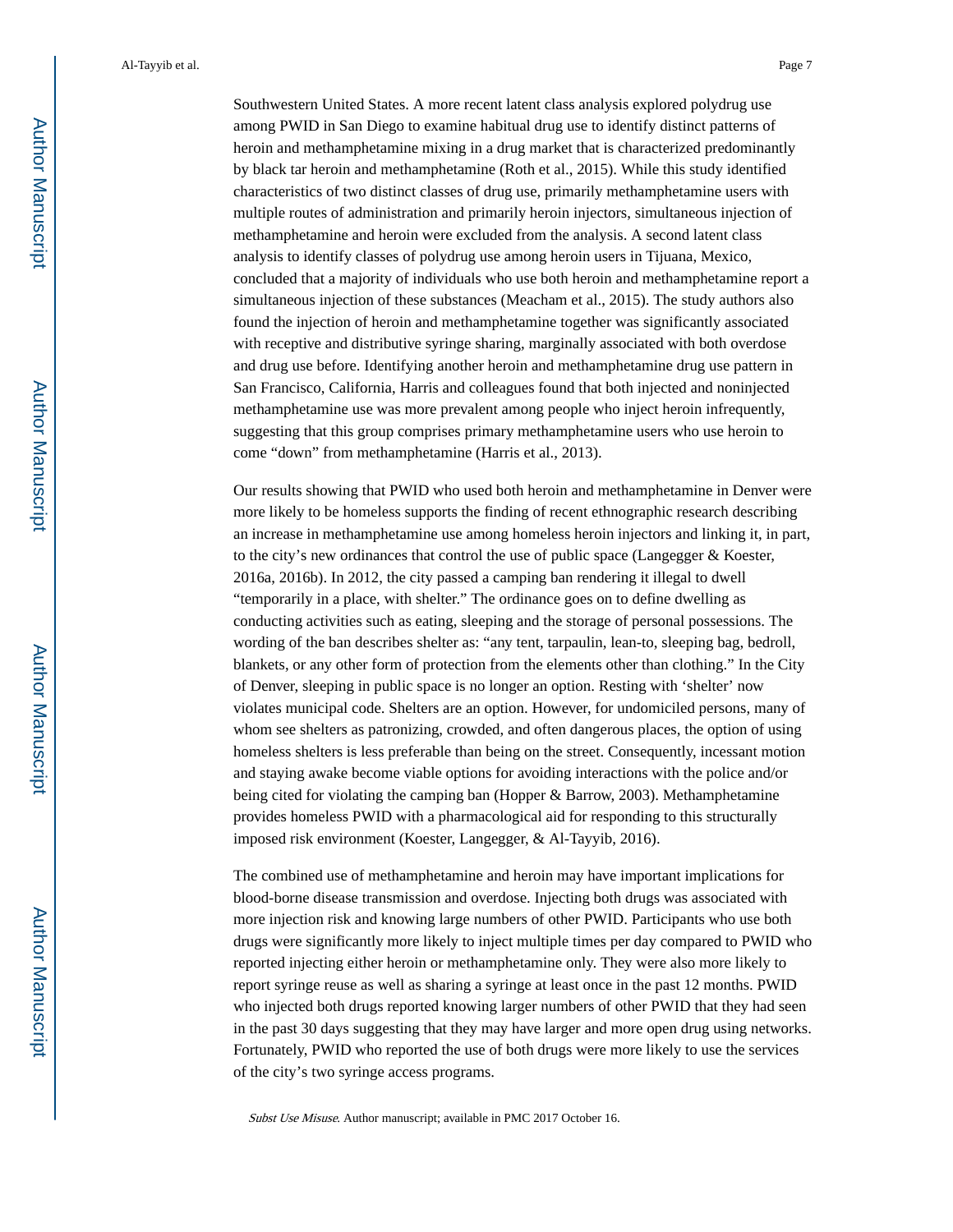Although studies have found associations between overdose and polydrug use trends combining heroin with sedatives, and heroin with cocaine, the literature on the potential link between overdose and the combined use of heroin and methamphetamine is sparse at best. One study on nonfatal overdose in Seattle found an association with goofball injecting in bivariate analysis, however, in multivariate analysis, only recent incarceration and sharing injection paraphernalia remained significantly associated with overdose (Jenkins et al., 2011). Another study of overdose in San Francisco found injection of heroin mixed with methamphetamine in the past 3 months to be an independent predictor of overdose (Ochoa et al., 2005). Our results indicate the association between nonfatal overdose and the combined use of methamphetamine and heroin is not limited to the injection of goofballs but includes other patterns of combined use including injecting the drugs separately at different times of the day. Just over a third of participants who inject both heroin and methamphetamine reported overdosing at least once in the past 12 months, with 15% reporting that they overdosed more than once. Data from the Office of the Denver Medical Examiner provides additional evidence for a link between the combined use of heroin and methamphetamine and overdose. There was a fourfold increase in deaths involving both heroin and methamphetamine from 4 in 2005 to 16 in 2015 (J. Caruso, personal communication, May 12, 2016).

Our findings are subject to several limitations. First, some participants might not have reported their behaviors accurately due to the survey being administered by an interviewer. Second, while we did perform confirmatory testing for those with a reactive rapid HIV test, we did not run RNA tests on samples from participants who were HCV antibody positive so our HCV numbers may include individuals who have cleared the infection. Third, though participants were recruited using RDS, we do not present RDS-weighted estimates. Fourth, the study was a cross-sectional survey therefore causality cannot be inferred. Finally, our results are limited to respondents in one urban city and may not be generalizable to PWID in other parts of the United States.

#### **Conclusion**

It seems surprising that the combined use of heroin and methamphetamine has not received more attention. At least in the case of Denver, it has become a predominant drug pattern, particularly among homeless PWID. As our results indicate, the combination of heroin and methamphetamine involves more than goofball injecting and appears to have important public health implications, including increased risk of overdose. We would suggest that this drug use pattern merits further research including research on the factors that drive it, the forms of use it includes, and the potential health concerns it raises.

#### **Acknowledgments**

#### **Funding**

This work was supported by the National Center for HIV/AIDS, Viral Hepatitis, STD, and TB Prevention [Grant number 5U1BPS003251] and the National Institute on Drug Abuse [Grant number K01DA036452].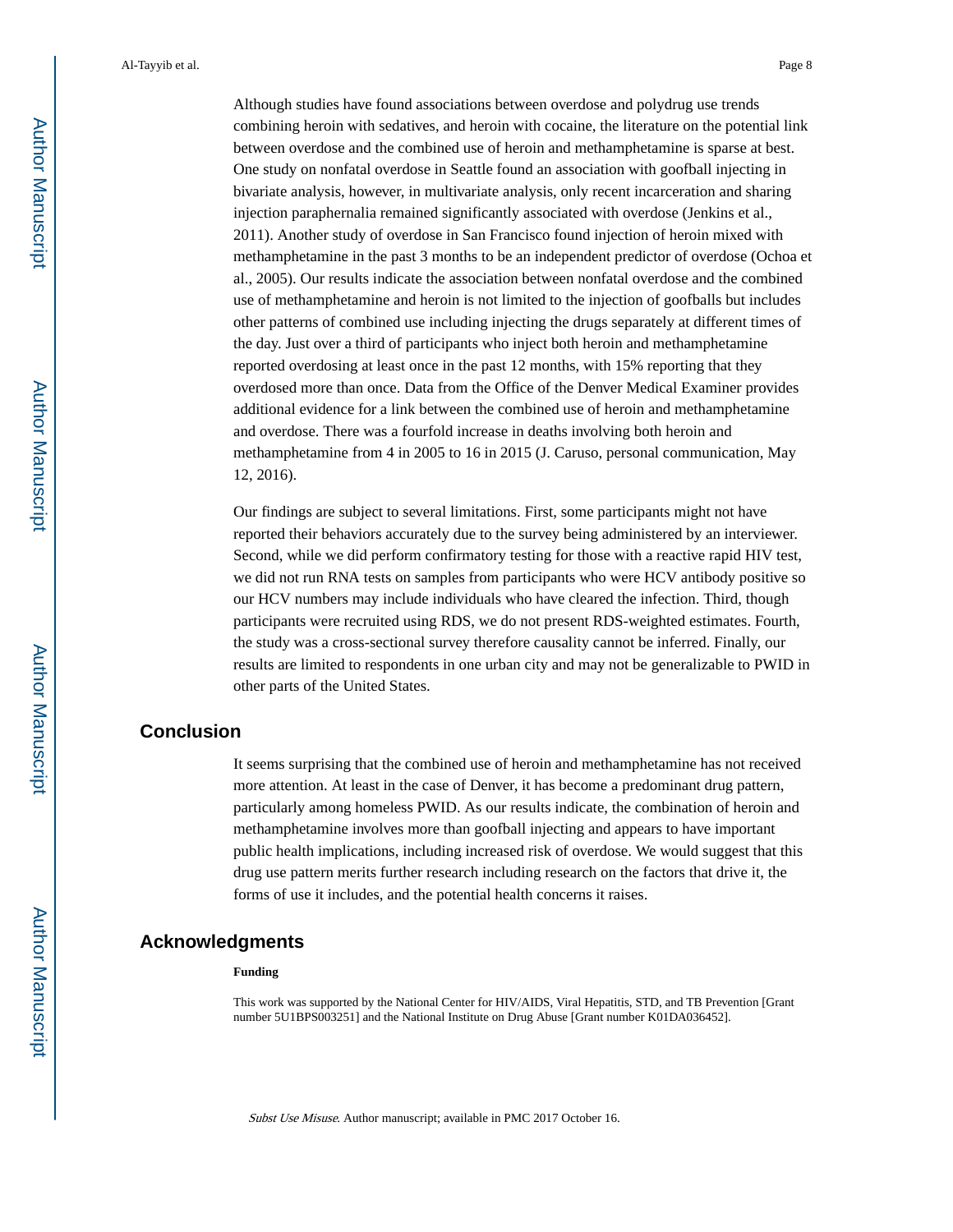#### **References**

- Arreola S, Bluthenthal RN, Wenger L, Chu D, Thing J, Kral AH. Characteristics of people who initiate injection drug use later in life. Drug and Alcohol Dependence. 2014; 138:244–250. [PubMed: 24661392]
- Bluthenthal RN, Wenger L, Chu D, Lorvick J, Quinn B, Thing JP, Kral AH. Factors associated with being asked to initiate someone into injection drug use. Drug and Alcohol Dependence. 2015; 149:252–258. [PubMed: 25735468]
- Cedarbaum ER, Banta-Green CJ. Health behaviors of young adult heroin injectors in the Seattle area. Drug and Alcohol Dependence. 2016; 158:102–109. [PubMed: 26651427]
- Denver Office of Drug Strategy. Proceedings of the Denver Epidemiology Work Group, Spring 2015 report. 2015. Retrieved from [http://denverdrugstrategy-public.sharepoint.com/SiteAssets/Pages/](http://denverdrugstrategy-public.sharepoint.com/SiteAssets/Pages/Program-Data/DEWG%20Report%20Spring%202015.pdf) [Program-Data/DEWG%20Report%20Spring%202015.pdf](http://denverdrugstrategy-public.sharepoint.com/SiteAssets/Pages/Program-Data/DEWG%20Report%20Spring%202015.pdf)
- Harris JL, Lorvick J, Wenger L, Wilkins T, Iguchi MY, Bourgois P, Kral AH. Low-frequency heroin injection among out-of-treatment, street-recruited injection drug users. Journal of Urban Health. 2013; 90(2):299–306. [PubMed: 22689300]
- Heckathorn DD. Respondent-driven sampling: A new approach to the study of hidden populations. Social Problems. 1997; 44(2):174–199.
- Hopper K, Barrow SM. Two genealogies of supported housing and their implications for outcome assessment. Psychiatric Services. 2003; 54(1):50–54. [PubMed: 12509666]
- Jenkins LM, Banta-Green CJ, Maynard C, Kingston S, Hanrahan M, Merrill JO, Coffin PO. Risk factors for nonfatal overdose at Seattle-area syringe exchanges. Journal of Urban Health. 2011; 88(1):118–128. [PubMed: 21246299]
- Jones CM, Logan J, Gladden RM, Bohm MK. Vital signs: Demographic and substance use trends among heroin users - United States, 2002–2013. MMWR Morbidity and Mortality Weekly Report. 2015; 64(26):719–725. [PubMed: 26158353]
- Koester, S., Langegger, S. "Never be stationary": Survival drug use in the neoliberal city. Presented at the American Anthropological Association Annual Meeting; Denver, CO: 2015 Nov.
- Koester S, Langegger S, Al-Tayyib A. Never be stationary: Survival drug use in the neoliberal city. 2016 Manuscript submitted for publication.
- Langegger, S., Koester, S. Dwelling without a home: Denver's splintered public spaces. In: DeBacker, M.Megaco, L.Varna, G., Menichellil, F., editors. Criminology meets geography: Order and conflict in public space. New York, NY: Routledge; 2016a. p. 140-159.
- Langegger S, Koester S. Invisible homelessness: Anonymity, exposure and the right to the city. Urban Geography. 2016b; 37:1030–1048.
- Meacham MC, Rudolph AE, Strathdee SA, Rusch ML, Brouwer KC, Patterson TL, Roesch SC. Polydrug use and HIV risk among people who inject heroin in Tijuana, Mexico: A latent class analysis. Substance Use & Misuse. 2015; 50(10):1351–1359. [PubMed: 26444185]
- National Drug Early Warning System. NDEWS Sentinel Community Site advance report 2016: Selected findings for heroin, fentanyl, and methamphetamine. 2016. Retrieved from [https://](https://ndews.umd.edu/sites/ndews.umd.edu/files/u1424/2016_ndews_scs_advance_report_final.pdf) [ndews.umd.edu/sites/ndews.umd.edu/files/u1424/2016\\_ndews\\_scs\\_advance\\_report\\_final.pdf](https://ndews.umd.edu/sites/ndews.umd.edu/files/u1424/2016_ndews_scs_advance_report_final.pdf)
- National Institute on Drug Abuse. Epidemiologic trends in drug abuse: Proceedings of the Community Epidemiology Work Group. 2014. Retrieved from [https://www.drugabuse.gov/sites/default/files/](https://www.drugabuse.gov/sites/default/files/cewg_jan2014_execsumm.pdf) [cewg\\_jan2014\\_execsumm.pdf](https://www.drugabuse.gov/sites/default/files/cewg_jan2014_execsumm.pdf)
- Ochoa KC, Davidson PJ, Evans JL, Hahn JA, Page-Shafer K, Moss AR. Heroin overdose among young injection drug users in San Francisco. Drug and Alcohol Dependence. 2005; 80(3):297– 302. [PubMed: 15961257]
- Peavy KM, Banta-Green CJ, Kingston S, Hanrahan M, Merrill JO, Coffin PO. Hooked on" prescription-type opiates prior to using heroin: Results from a survey of syringe exchange clients. Journal of Psychoactive Drugs. 2012; 44(3):259–265. [PubMed: 23061326]
- Pollini RA, Strathdee SA. Indicators of methamphetamine use and abuse in San Diego County, California: 2001–2005. Journal of Psychoactive Drugs. 2007; (Suppl 4):319–325. [PubMed: 18284098]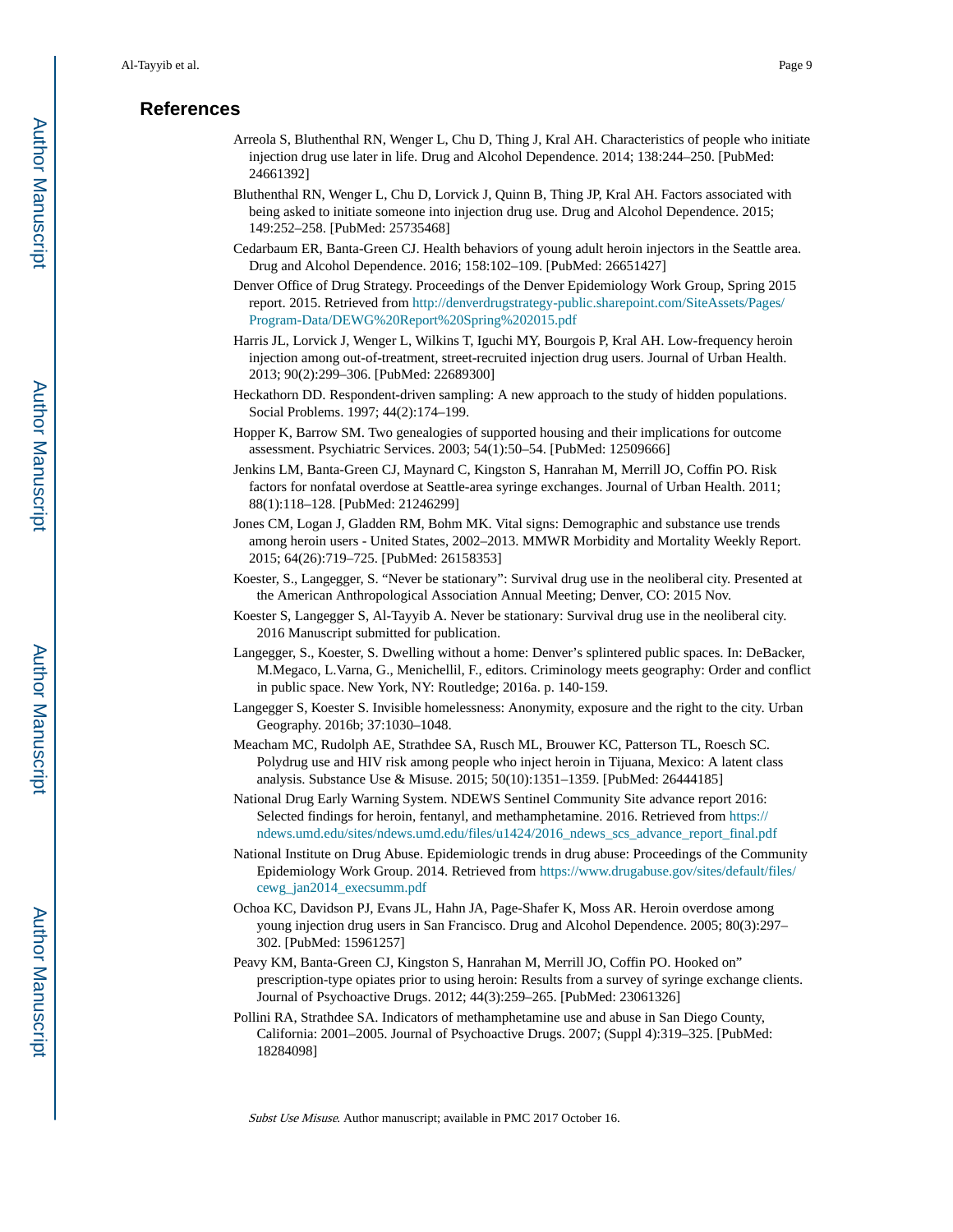- Roth AM, Armenta RA, Wagner KD, Roesch SC, Bluthenthal RN, Cuevas-Mota J, Garfein RS. Patterns of drug use, risky behavior, and health status among persons who inject drugs living in San Diego, California: A latent class analysis. Substance Use & Misuse. 2015; 50(2):205–214. [PubMed: 25313832]
- Substance Abuse and Mental Health Services Administration. Behavioral health trends in the United States: Results from the 2014 National Survey on Drug Use and Health (HHS Publication No SMA 15-4927). 2015. Retrieved from [https://www.samhsa.gov/data/sites/default/files/NSDUH-](https://www.samhsa.gov/data/sites/default/files/NSDUH-FRR1-2014/NSDUH-FRR1-2014.htm)[FRR1-2014/NSDUH-FRR1-2014.htm](https://www.samhsa.gov/data/sites/default/files/NSDUH-FRR1-2014/NSDUH-FRR1-2014.htm)
- U.S. Department of Drug Enforcement Administration. National heroin threat assessment summary (DEA-DCT-DIR-031-16). 2016. Retrieved from [https://www.dea.gov/divisions/hq/2015/](https://www.dea.gov/divisions/hq/2015/hq052215_National_Heroin_Threat_Assessment_Summary.pdf) [hq052215\\_National\\_Heroin\\_Threat\\_Assessment\\_Summary.pdf](https://www.dea.gov/divisions/hq/2015/hq052215_National_Heroin_Threat_Assessment_Summary.pdf)
- U.S. Department of Drug Enforcement Administration. 2015 national drug threat assessment summary (DEA-DCT-DIR-008-16). 2015. Retrieved from [https://www.dea.gov/docs/2015%20NDTA](https://www.dea.gov/docs/2015%20NDTA%20Report.pdf) [%20Report.pdf](https://www.dea.gov/docs/2015%20NDTA%20Report.pdf)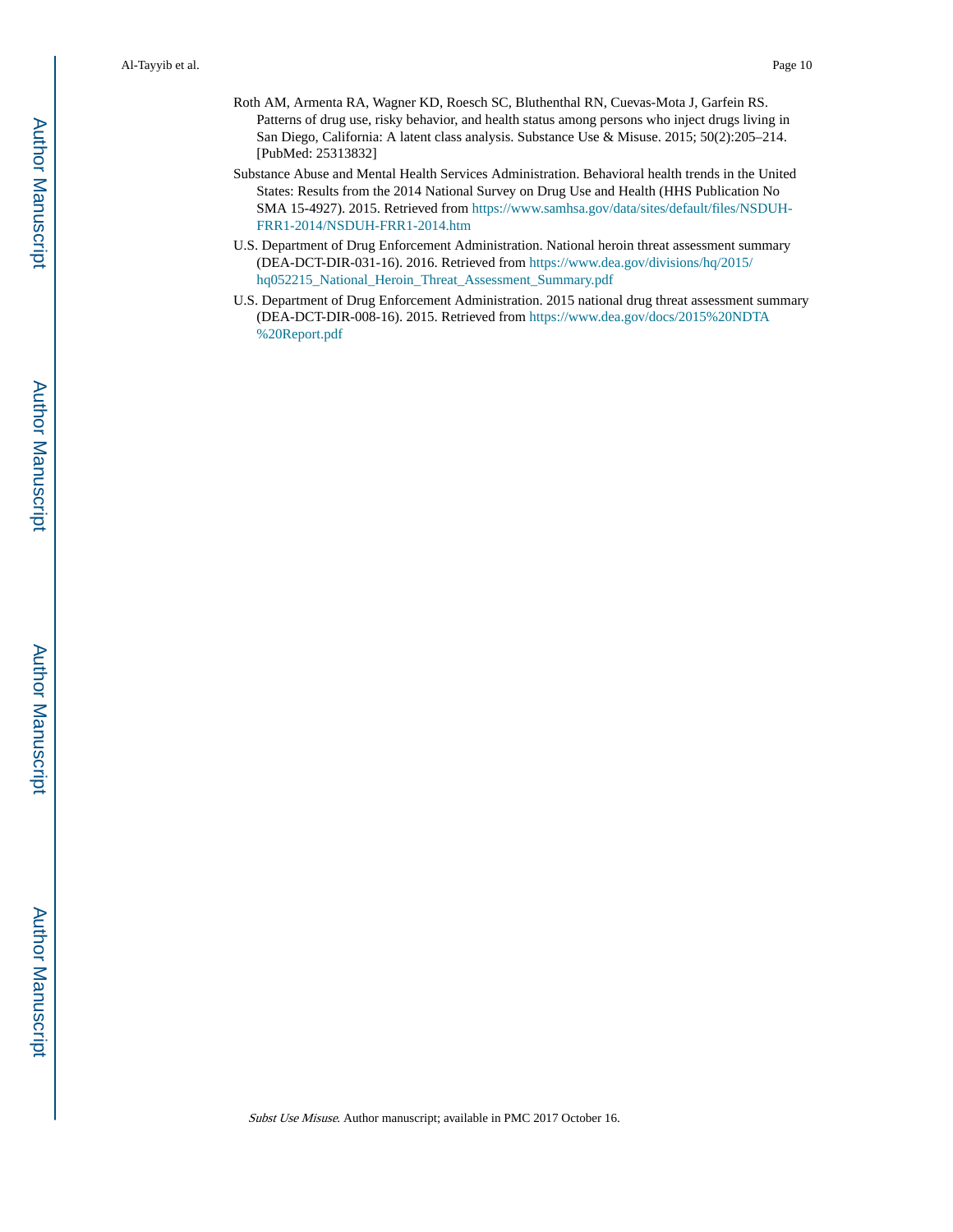

#### **Figure 1.**

Most frequently injected drug among persons who inject drugs. Source: National HIV Behavioral Surveillance, Denver, Colorado, 2005–2015.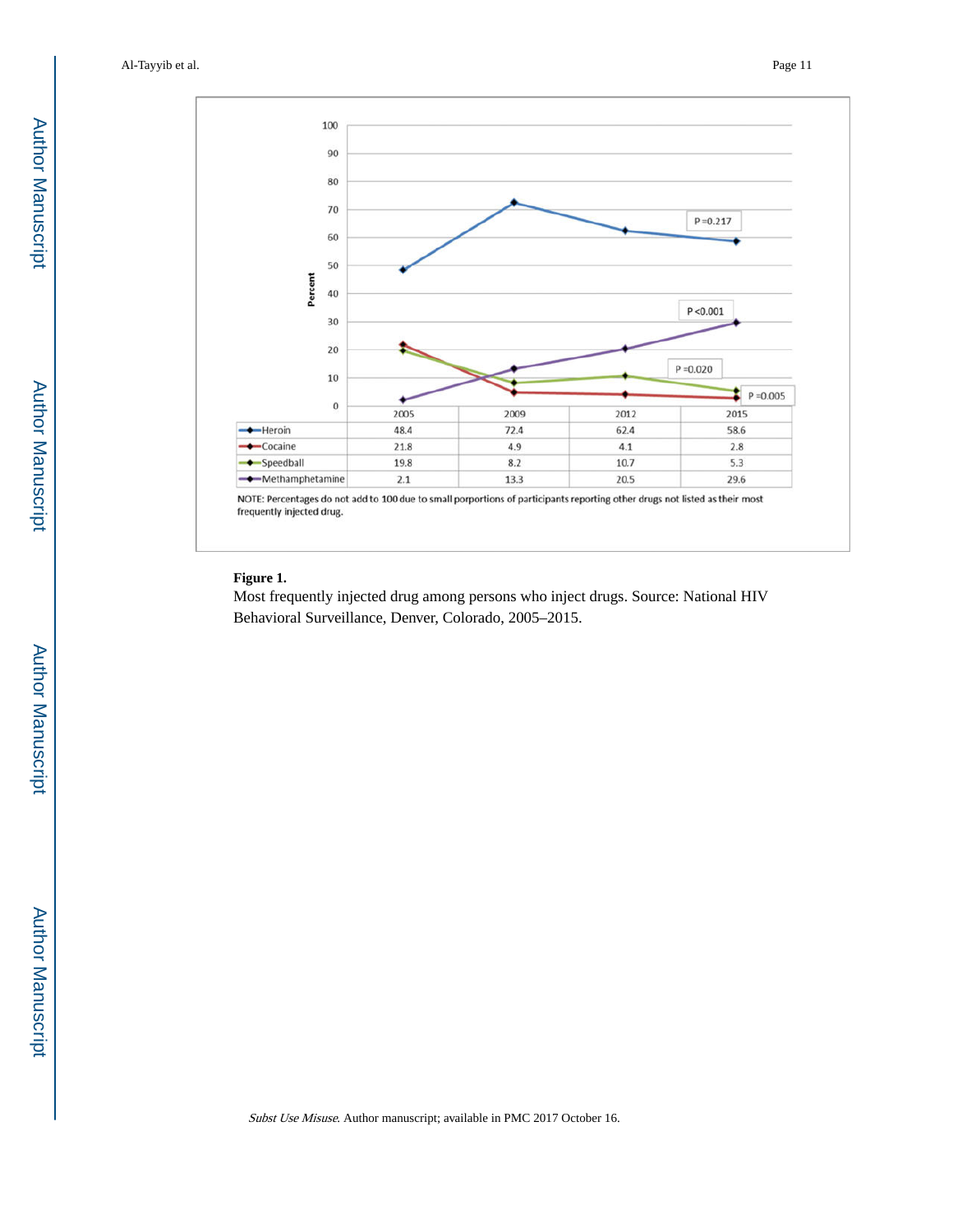## **Table 1**

Demographic characteristics by drug injection pattern in the past 12 months in a sample of persons who inject drugs. Demographic characteristics by drug injection pattern in the past 12 months in a sample of persons who inject drugs.

|                                                                              | n(%)<br>Total | Heroin only $n(°_0)$ | Methamphetamine only $n$ (%) | Both heroin and methamphetamine $n$ (%) | p-value       |
|------------------------------------------------------------------------------|---------------|----------------------|------------------------------|-----------------------------------------|---------------|
| $\mbox{Overall}^*$                                                           | 592           | 173 (29.2)           | 123 (20.8)                   | 296 (50.0)                              |               |
| Gender                                                                       |               |                      |                              |                                         |               |
| Male                                                                         | 421 (71.4)    | 114 (67.6)           | 89 (73.0)                    | 215 (72.9)                              | 0.435         |
| Female                                                                       | 169 (28.6)    | 56 (32.4)            | 33 (27.0)                    | $80\left(27.1\right)$                   |               |
| Race/Ethnicity                                                               |               |                      |                              |                                         |               |
| White, non-Hispanic                                                          | 348 (58.8)    | 78(45.1)             | 70(56.9)                     | 200 (67.6)                              | 0.001         |
| Black, non-Hispanic                                                          | 35(5.9)       | 18 (10.4)            | $9(7.3)$                     | 8(2.7)                                  |               |
| Hispanic                                                                     | 148 (25.0)    | 64 (37.0)            | 26 (21.1)                    | 58 (19.6)                               |               |
| Other                                                                        | 61 (10.3)     | 13(7.5)              | 18 (14.6)                    | 30 (10.1)                               |               |
| Age                                                                          |               |                      |                              |                                         |               |
| $18 - 29$                                                                    | 131(22.1)     | 28(16.2)             | 16(13.0)                     | 87 (29.4)                               | 0.001         |
| $30 - 39$                                                                    | 164 (27.7)    | 30 (17.30)           | 26(21.1)                     | 108 (36.5)                              |               |
| $40 - 49$                                                                    | 142 (24.0)    | 41 $(23.7)$          | 43 (35.0)                    | 58 (19.6)                               |               |
| 50                                                                           | 155 (26.2)    | 74(42.8)             | 38 (30.9)                    | 43 (14.5)                               |               |
| Homeless in past 12 months                                                   |               |                      |                              |                                         |               |
| $\frac{1}{2}$                                                                | 108 (18.2)    | 65 (37.6)            | 19(15.5)                     | 24(8.1)                                 | ${}_{<0.001}$ |
| No, longer than 12 months                                                    | 87 (14.7)     | 27 (15.6)            | 16(13.0)                     | 44 (14.9)                               |               |
| Yes, currently homeless                                                      | 397 (67.1)    | 81 (46.8)            | 88 (71.5)                    | 228 (77.0)                              |               |
| Reported network size                                                        |               |                      |                              |                                         |               |
| 0-5 other PWID                                                               | 72(12.2)      | 30(14.3)             | 21(17.1)                     | $21\,(7.1)$                             | ${}_{<0.001}$ |
| 6-20 other PWID                                                              | 213 (36.0)    | 75(43.4)             | 43 (35.0)                    | 95(32.1)                                |               |
| 21-50 other PWID                                                             | 169 (28.6)    | 38 (22.0)            | 35 (28.5)                    | 96 (32.4)                               |               |
| 51-100 other PWID                                                            | 86 (14.5)     | 17(9.8)              | 17(13.8)                     | 52 (17.6)                               |               |
| Over 100 other PWID                                                          | 52(8.8)       | 13(7.5)              | 7(5.7)                       | 32 (10.8)                               |               |
| past 12 months<br>Male-male sexual activity                                  |               |                      |                              |                                         |               |
| Yes                                                                          | 53 (12.6)     | 6(5.1)               | 19(21.4)                     | 28(13.0)                                | 0.002         |
| $\mathop{\mathsf{S}}$                                                        | 368 (87.4)    | 111 (94.9)           | 70 (78.7)                    | 187 (87.0)                              |               |
| Source: National HIV Behavioral Surveillance (NHBS), Denver, Colorado, 2015. |               |                      |                              |                                         |               |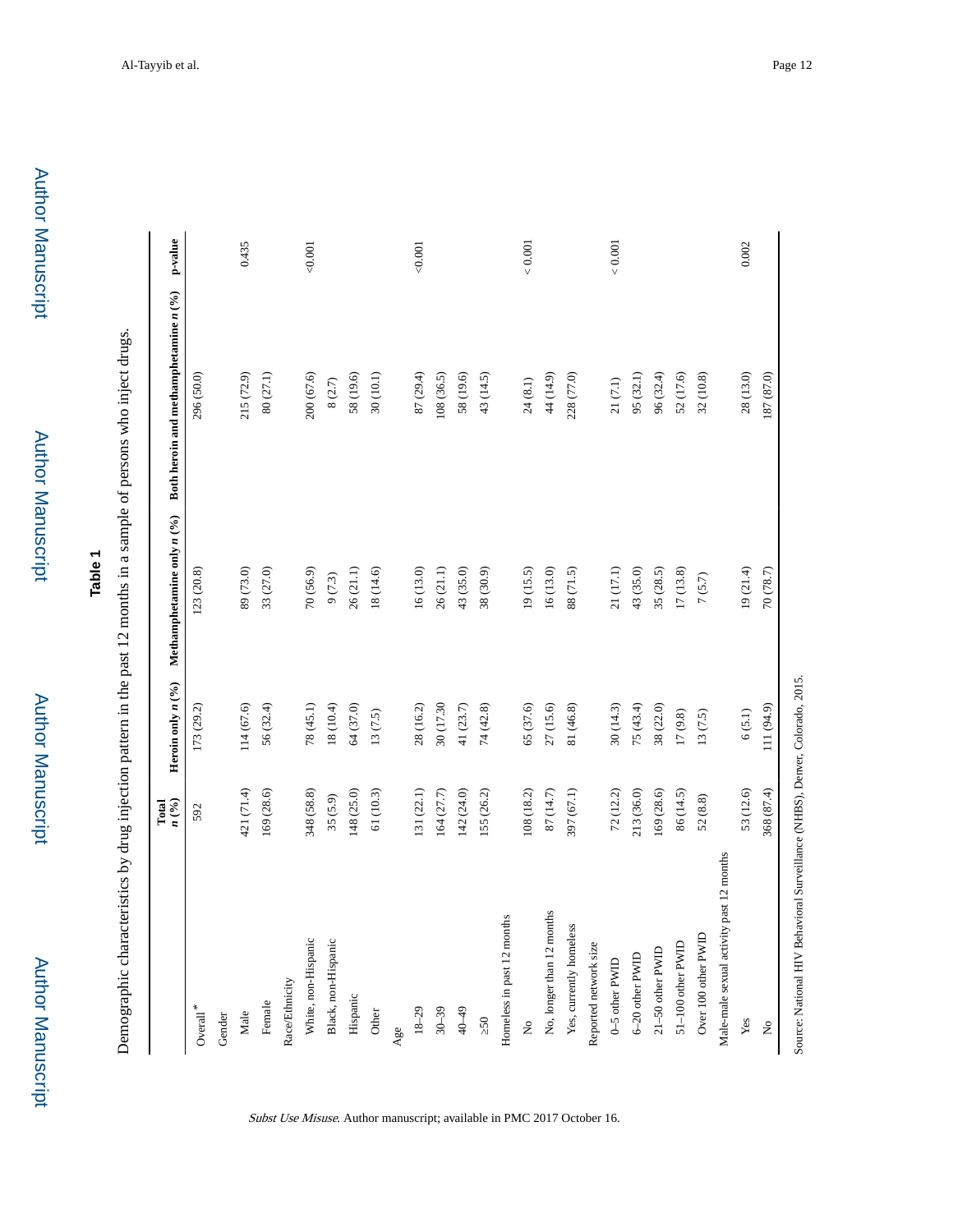Subcategory total may not add to overall total due to missing data. **Author Manuscript** Author Manuscript

\*

 Author ManuscriptAuthor Manuscript

Author Manuscript

**Author Manuscript** 

Al-Tayyib et al. Page 13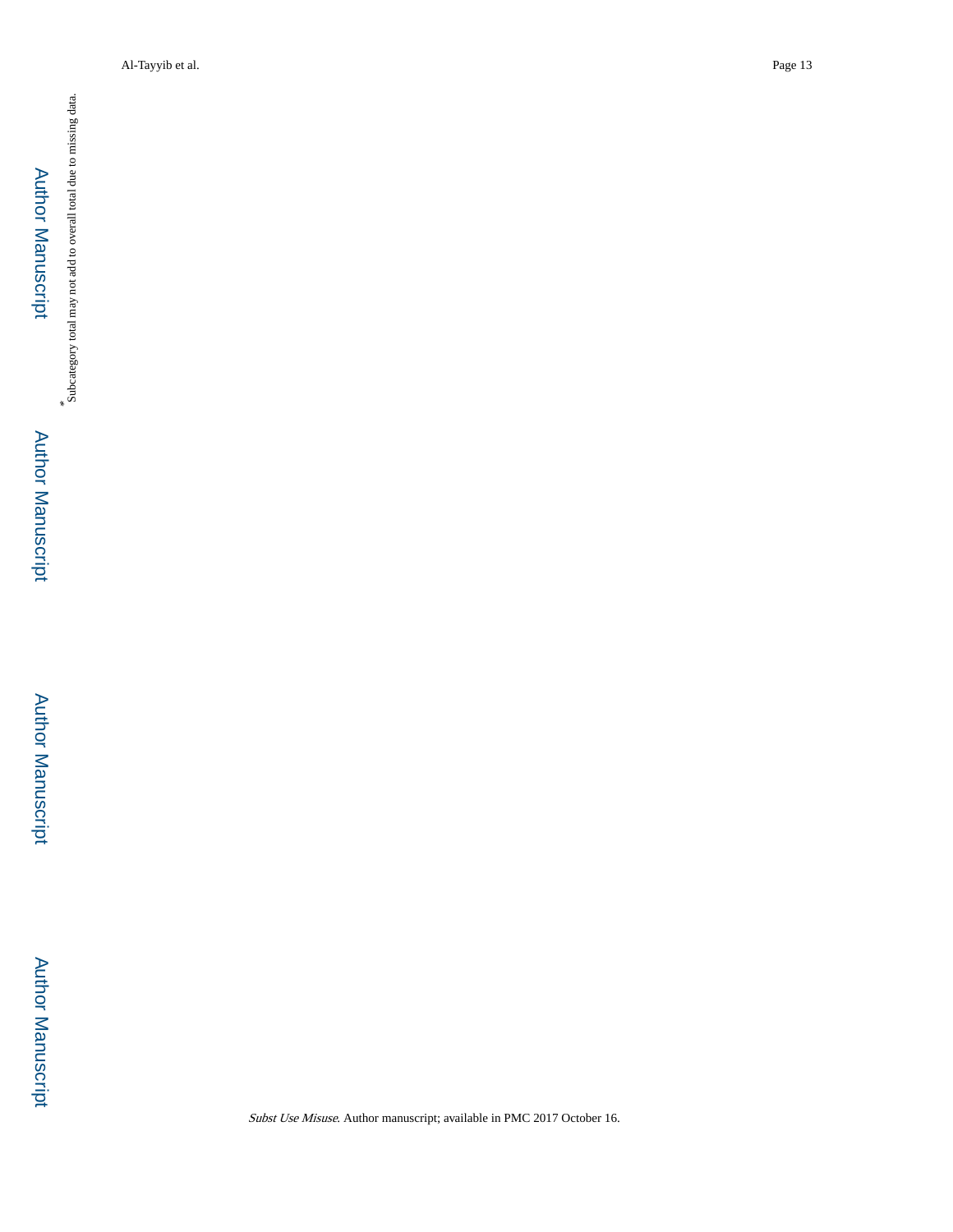# **Table 2**

Injection characteristics by drug injection pattern in the past 12 months in a sample of persons who inject drugs. Injection characteristics by drug injection pattern in the past 12 months in a sample of persons who inject drugs.

|                                                 | n(%)<br>Total | Heroin only $n(%$ | Methamphetamine only $n$ (%) | Both heroin and methamphetamine $n$ (%) | p-value  |
|-------------------------------------------------|---------------|-------------------|------------------------------|-----------------------------------------|----------|
| $\mbox{o}$ verall $^*$                          | 592           | 173 (29.2)        | 123 (20.8)                   | 296 (50.0)                              |          |
| Years since first injection                     |               |                   |                              |                                         |          |
| 1 year                                          | 43 (7.3)      | 8(4.6)            | 12(9.8)                      | 23(7.8)                                 | 0.001    |
| $2-3$ years                                     | 62(10.5)      | 10(5.8)           | $10\ (8.1)$                  | 42 (14.2)                               |          |
| 4–6 years                                       | 65 (11.0)     | $15\ (8.7)$       | $10\ (8.1)$                  | 40(13.5)                                |          |
| $7-10$ years                                    | 79 (13.3)     | 16(9.3)           | 14 (11.4)                    | 49 (16.6)                               |          |
| $> 10$ years                                    | 343 (57.9)    | 124(71.7)         | 77 (62.6)                    | 142 (48.0)                              |          |
| First drug injected                             |               |                   |                              |                                         |          |
| Heroin                                          | 244 (41.2)    | 111 (64.2)        | 7(5.7)                       | 126(42.6)                               | 0.001    |
| Methamphetamine                                 | 176 (29.7)    | 11(6.4)           | 77 (62.6)                    | 88 (29.7)                               |          |
| Cocaine                                         | 132 (22.3)    | 41(23.7)          | 31(25.2)                     | 60(20.3)                                |          |
| Other                                           | 40(6.8)       | 10(5.8)           | 8(6.5)                       | 22(7.4)                                 |          |
| Frequency of injection in past 12 months        |               |                   |                              |                                         |          |
| More than once a day                            | 399 (67.4)    | 107 (61.9)        | 56 (45.5)                    | 236 (79.7)                              | $<0.001$ |
| Once a day                                      | 69(11.7)      | 27 (15.6)         | 15(12.2)                     | 27(9.1)                                 |          |
| More than once a week                           | 61 (10.3)     | 21 (12.1)         | 25 (20.3)                    | 15(5.1)                                 |          |
| Once a week or less                             | 63 (10.6)     | 18 (10.4)         | 27 (22.0)                    | 18(6.1)                                 |          |
| Frequency of syringe reuse in past              |               |                   |                              |                                         |          |
| 12 months                                       |               |                   |                              |                                         |          |
| Never                                           | 145 (24.5)    | 44 (25.4)         | 44 (35.8)                    | 57 (19.3)                               | 0.004    |
| Once                                            | 108 (18.2)    | 31 (17.9)         | 27 (22.0)                    | 50 (16.9)                               |          |
| $2-3$ times                                     | 252 (42.6)    | 75(43.4)          | 40 (32.5)                    | 137 (46.3)                              |          |
| 4 or more times                                 | 87 (14.7)     | 23(13.3)          | 12(9.8)                      | 52 (17.6)                               |          |
| Shared syringe in past 12 months                |               |                   |                              |                                         |          |
| $\frac{1}{2}$                                   | 387 (66.2)    | 121 (70.8)        | 99 (81.2)                    | 167 (57.2)                              | 0.001    |
| At least once                                   | 198 (33.8)    | 50 (29.2)         | 23(18.9)                     | 125(42.8)                               |          |
| Shared water, cooker, cottons in past 12 months |               |                   |                              |                                         |          |
| $\stackrel{\circ}{\mathbf{z}}$                  | 246 (42.1)    | 75(43.9)          | 83 (68.0)                    | 88 (30.1)                               | $<0.001$ |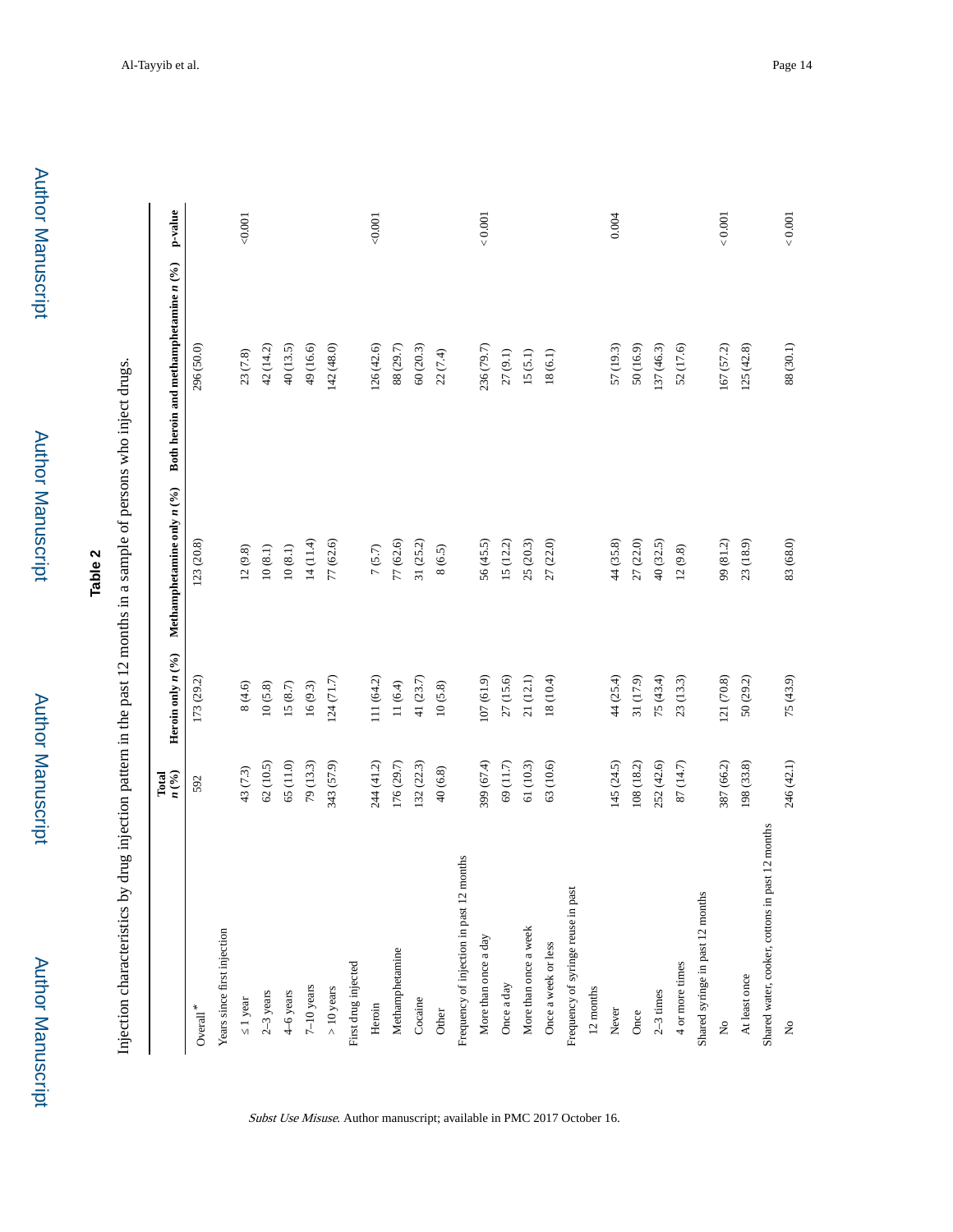Author Manuscript

Author Manuscript

 $\stackrel{*}{\text{s}}$  subcategory total may not add to overall total due to missing data. Subcategory total may not add to overall total due to missing data.

Source: National HIV Behavioral Surveillance (NHBS), Denver, Colorado, 2015.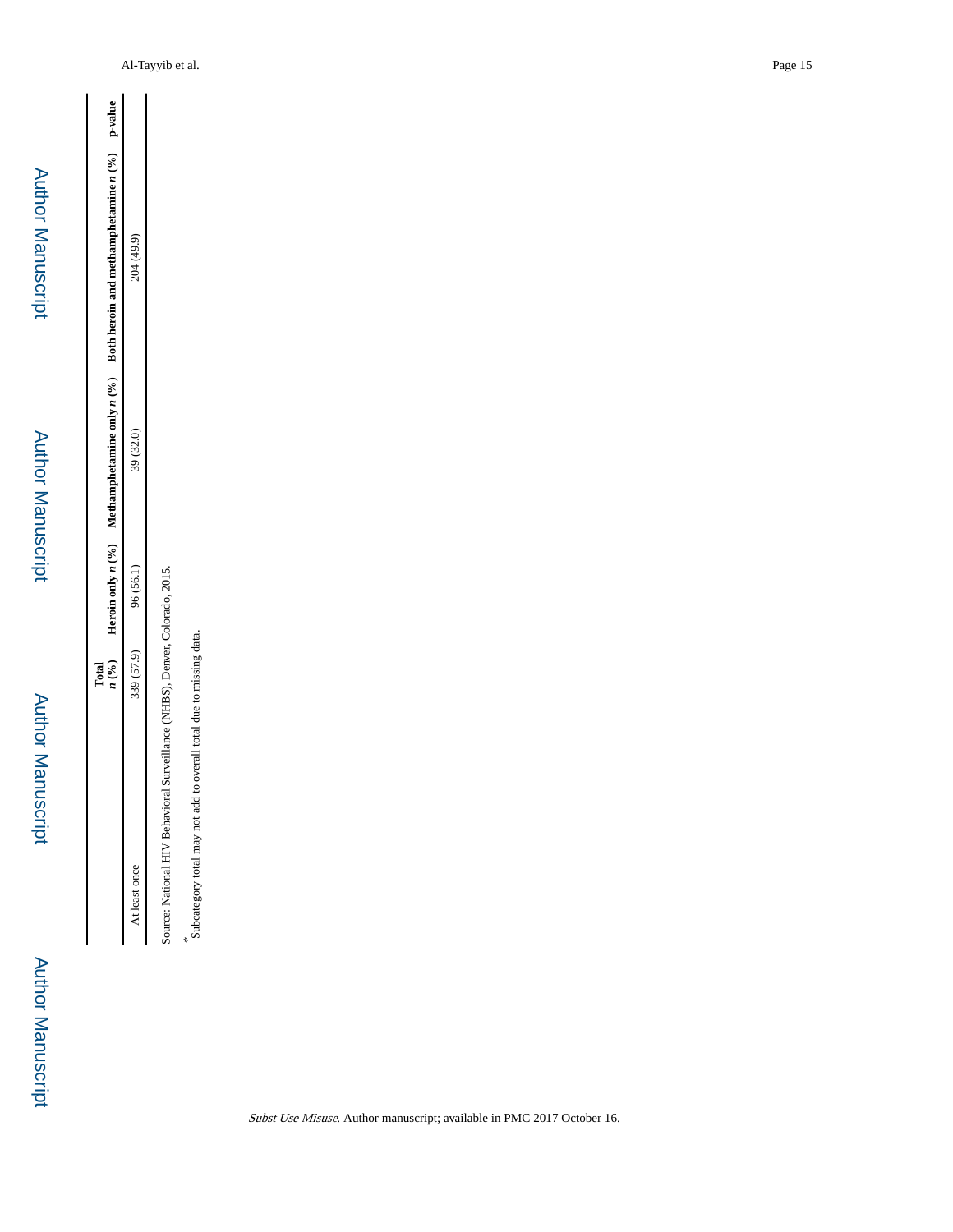|                                                                                          | n(%)<br>Total | Heroin only $n(°_0)$ | Methamphetamine only $n$ (%) | Both heroin and methamphetamine<br>n(%) | p-value       |
|------------------------------------------------------------------------------------------|---------------|----------------------|------------------------------|-----------------------------------------|---------------|
| $\mbox{Overall}^*$                                                                       | 592           | 173 (29.2)           | 123 (20.8)                   | 296 (50.0)                              |               |
| HIV rapid test result                                                                    |               |                      |                              |                                         |               |
| Reactive                                                                                 | 21(3.6)       | 2(1.2)               | $13\left(11.1\right)$        | 6(2.0)                                  | $<0.001$      |
| Non-reactive                                                                             | 561 (96.4)    | 169 (98.8)           | 104(88.9)                    | 288 (98.0)                              |               |
| HCV rapid test result                                                                    |               |                      |                              |                                         |               |
| Reactive                                                                                 | 341 (60.5)    | 112 (67.9)           | 50(42.4)                     | 179 (63.7)                              | ${}_{<0.001}$ |
| Non-reactive                                                                             | 223 (39.5)    | 53 (32.1)            | 68 (57.6)                    | 102(36.3)                               |               |
| Visited local syringe exchange past 12 months                                            |               |                      |                              |                                         |               |
| Yes                                                                                      | 378 (63.9)    | 98 (56.7)            | 57 (46.3)                    | 223 (75.3)                              | ${}_{<0.001}$ |
| $\stackrel{\circ}{\mathsf{z}}$                                                           | 214 (36.2)    | 75(43.4)             | 66 (53.7)                    | 73 (24.7)                               |               |
| Received naloxone kit in past 12 months                                                  |               |                      |                              |                                         |               |
| Yes                                                                                      | 194 (32.8)    | 52(30.1)             | 17(13.8)                     | 125(42.2)                               | ${}_{<0.001}$ |
| $\tilde{z}$                                                                              | 353 (59.6)    | 115 (66.5)           | 77 (62.6)                    | 161 (54.4)                              |               |
| Don't know what naloxone is                                                              | 45(7.6)       | 6(3.5)               | 29(23.6)                     | 10(3.4)                                 |               |
| hours in past 12<br>Held in detention center, jail, or prison for more than 24<br>months |               |                      |                              |                                         |               |
| Yes                                                                                      | 320 (58.4)    | 73 (47.1)            | 61 (53.0)                    | 186 (66.9)                              | ${}< 0.001$   |
| $\Sigma$                                                                                 | 228 (41.6)    | 82 (52.9)            | 54 (47.0)                    | 92(33.1)                                |               |
| Overdose in past 12 months                                                               |               |                      |                              |                                         |               |
| $\mathsf{S}^{\mathsf{o}}$                                                                | 463 (78.2)    | 153 (88.4)           | 114 (92.7)                   | 196 (66.2)                              | ${}< 0.001$   |
| Once                                                                                     | 72 (12.2)     | 12(6.9)              | 5(4.1)                       | 55 (18.6)                               |               |
| Two or more times                                                                        | 57 (9.6)      | 8(4.6)               | 4(3.3)                       | 45 (15.2)                               |               |

\*

Subcategory total may not add to overall total due to missing data.

Subst Use Misuse. Author manuscript; available in PMC 2017 October 16.

**Table 3**

HIV and HCV test results, harm reduction characteristics, incarceration, and overdose by drug injection pattern in the past 12 months in a sample of

HIV and HCV test results, harm reduction characteristics, incarceration, and overdose by drug injection pattern in the past 12 months in a sample of

Author Manuscript

Author Manuscript